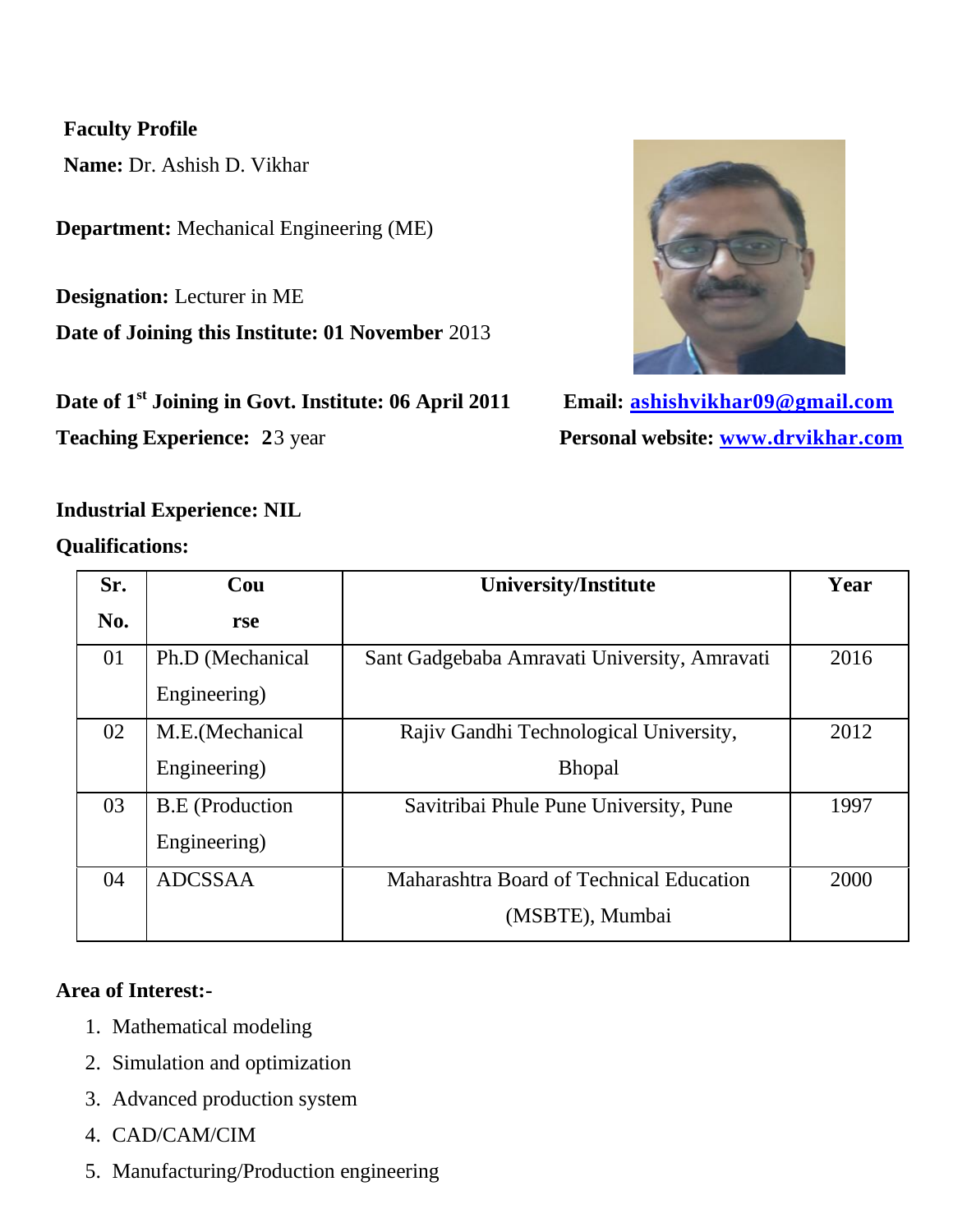- 6. Thermal engineering
- 7. Theory of machines
- 8. Non conventional energy sources
- 9. Automobile engineering
- 10. Six sigma, TQM, ANN

# **Publications:-**

# **(A) Books Published**

(A) **Strength of Materials** for S.E (Mechanical and Automobile Engineering) as per Syllabus of North Maharashtra University, Jalgaon (MS).

(B) **Engineering Thermodynamics** for F.E (Common) as per Syllabus of North Maharashtra University, Jalgaon (MS).

(C) **Machine Drawing and Computer Aided Drafting** for second year B.Tech (Sem-III) as per prescribed syllabus of Dr. Babasaheb Ambedkar Technological University, Lonere, Dist. Raigad (MS)

(D) **Solid Modeling and Drafting** for second year B.E (Sem – III) Mechanical & Automobile Engineering as per prescribed syllabus of Savitribai Phule Pune University, Pune (MS)

(E) **Thermal Engineering** (in press) for second year diploma in Mechanical Engineering as per prescribed syllabus of MSBTE, Mumbai.

(F) **Power Engineering** (in press) for third year diploma in Mechanical Engineering as per prescribed syllabus of MSBTE, Mumbai.

(G) **CAD/CAM** for second year mechanical engineering students as per prescribed syllabus of University of Mumbai, Mumbai

# **(B) Research Publications**

- **Vikhar A. D** and Modak J.P, "Approximate, Generalized Field Data Based Mathematical Modeling and ANN Simulation of PVC Pipe Manufacturing Process" World Journal of Modelling and Simulation, ISSN-1746-7233, London, UK, Paper accepted for publication.
- **Vikhar A. D** and Modak J.P, "Formulation of Approximate, Generalized, Field Data Based Mathematical Models and its Reliability Evaluation, Optimization and Sensitivity Analysis for PVC Manufacturing Process" Elixir International Journal, ISSN -2229-712X, Poland Index Copernicus Value 6.77, Publication Impact Factor 5.25, Paper accepted for publication.
- **Vikhar A. D** and Modak J.P, "Approximate, Generalized Field Data Based Mathematical Modeling and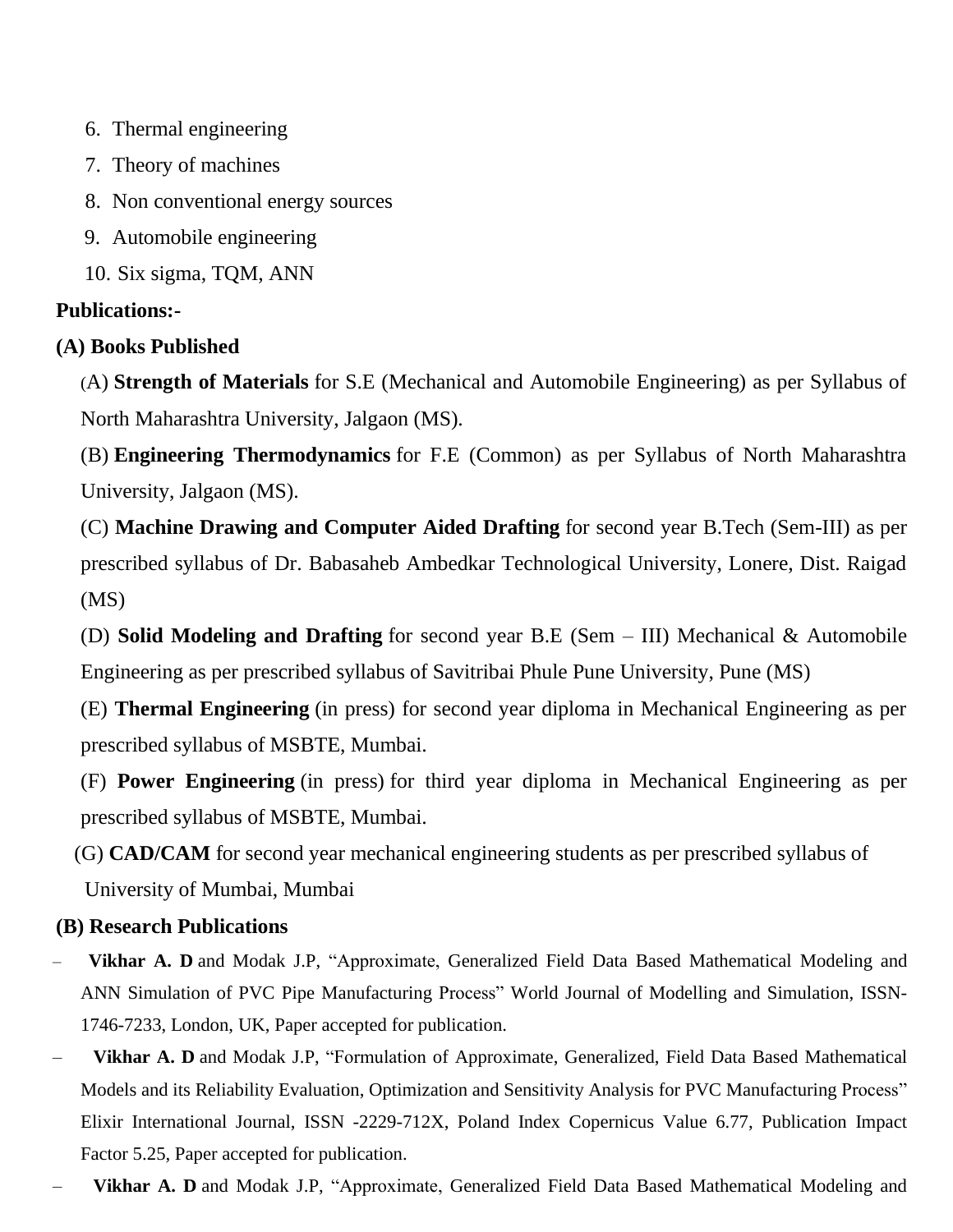ANN Simulation of PVC Pipe Manufacturing Process." World Journal of Engineering Research and Technology (WJERT), ISSN-2454-695X, Volume 1, June -July 2015.

- **Vikhar A. D** and Modak J.P, "Formulation of Approximate, Generalized Field Data Based Mathematical Models, and its Reliability Evaluation, Optimization and Sensitivity Analysis for PVC Pipe Manufacturing" International Journal of Advanced Engineering Research and Science (IJAERS), Volume-2, Issue-7, July-2015, PIF -1.5. ISSN-2349-6495.
- **Vikhar A. D** and Modal J. P, "Review on Formulation of Approximate, Generalized Field Databased Model and its Simulation, Optimization, Reliability Evaluation for Some Operations of Manufacturing Enterprise", International Journal of Engineering Sciences and Research Technology (IJESRT), Volume 4(5), May 2015, ISSN-2277-9655, Impact Factor 3.78.
- **Vikhar A. D** and Modak J. P, "Formulation of Approximate, Generalized Field Data Based Mathematical Model for PVC Pipe Manufacturing Process", International Research Journal of Engineering and Technology (IRJET), Volume 2, Issue 02, May 2015, ISSN-2395-0072, Impact Factor 2.5.
- **Vikhar A. D** and Modak J.P, "Formulation of Field Databased Model: A Case Study at PVC Pipe Manufacturing Industries.", International Journal of Mechanical Engineering and Technology (IJMET), Volume 4, May-June 2013, pp 94 – 99, ISSN-0976-6340, JIF 5.77.
- **Vikhar A. D** and Modak J.P, "Identification of Approximate, Generalized Variables for Formulation of Field Data Based Model of PVC Manufacturing Process: Theoretical Approach", Global Journal of Engineering Science and Research Management (International Journal), Vol-1, No.7, November 2014, pp 1-8, ISSN-2348-8034, Impact Factor (PIF) 3.15.
- **Vikhar A. D**, Deshmukh D.S and Modak J.P, "Field Data Based Mathematical Modeling (FDMM): State of the Art and Literature Review", International Journal of Engineering and General Science, Volume 2, No 5, August-September 2014, pp 628-640, ISSN-2091-2730, Impact Factor 3.84, ICV – 5.18.
- **Vikhar A. D** and Modak J.P, "Formulation of Field Data Based Model of PVC Manufacturing Process: Theoretical Approach", National Conference on Advances in Mechanical Engineering (NCAME -14), held at R.C.Patel Institute of Technology, Shirpur, Dist. Dhule.
- **Vikhar A. D** and Modak J.P, "Modeling and Simulation of Manufacturing Enterprise: An Introduction", International Journal of Engineering Research, February 2014, pp 12 -17, Impact Factor 5.3, ICV – 5.49.
- **Vikhar A. D** and Modak J.P, "Review on System Modeling and Simulation", International Journal of Research Review in Engineering Science and Technology Research, February 2014, pp 38-42, ISSN-2278- 6643.
- **Vikhar A. D** and Gulhane A A, "Energy Conservation Model for Electric Motors", International Conference on Benchmarks in Engineering, Science and Technology (ICBEST-2012) held at College of Engineering, Wardha (MS).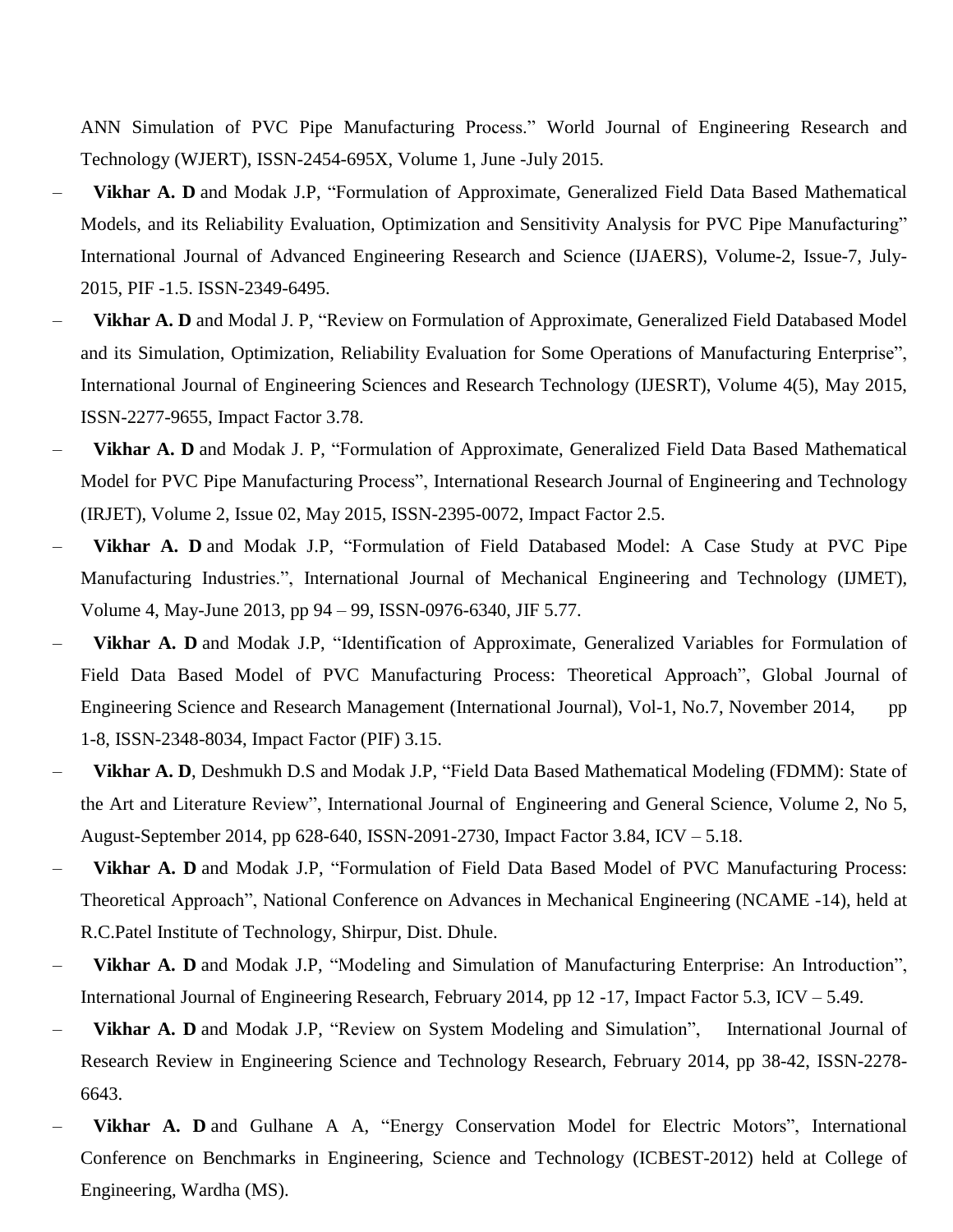- **Vikhar A. D** and Gulhane A A, "Energy Conservation Model for General Purpose Electric Motors", National Registered Recognized and Referred Journal Research Link – 101, Vol – XI (6), August – 2012, Page No. 83-85, ISSN No-0973-1628.
- **Vikhar A. D**, Dr Jahagirdar R S,**"**Competitive Six Sigma Road Maps: DMIAIC DFSS" in International Journal of Mechanical Engineers, Serial Publications, New Delhi, June 2010 issue.
- **Vikhar A. D**, Dr Jahagirdar R S, "Competitive Six Sigma Road Maps: DMIAIC DFSS for manufacturing stabilization in new product development" at National Conference on Organized by SSVPS BSD College of Engineering, Dhule (MS) during February, 2010.